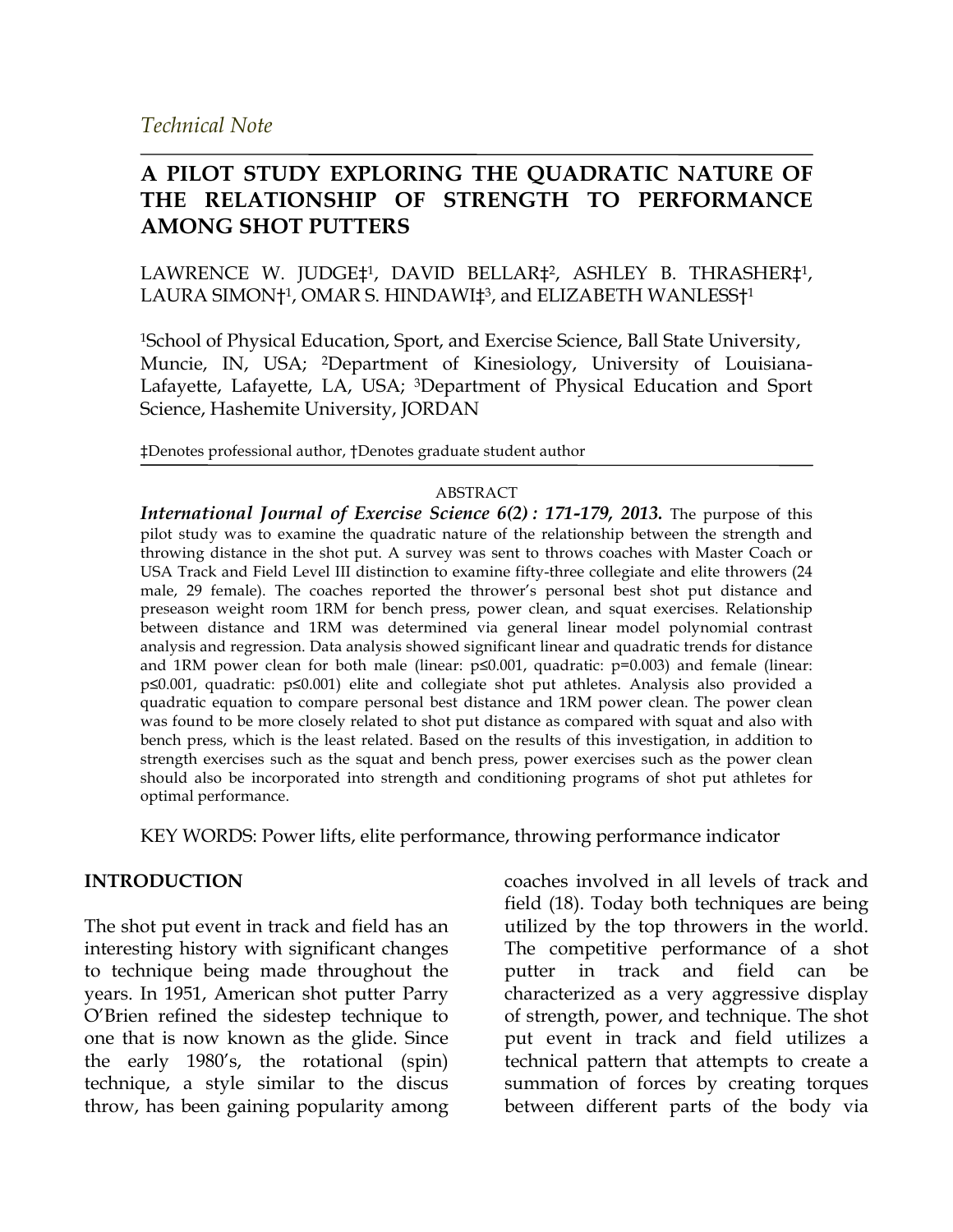stretch reflexes. All of these torque-creating positions are performed in hundredths of a second. For this reason, it is essential that the body be finely tuned to optimally perform these techniques. Given the explosive nature of throwing events and the proper contraction sequencing that must take place, training routines are designed to emphasize strength, power and flexibility (16). Therefore, the exercises prescribed for these athletes are very important their success.

The application of free-weights as a means of developing physical capabilities for athletes has long been a common practice (11). Weightlifting training produces many benefits, including: injury prevention, improved flexibility, improved inter- and intramuscular coordination and sharpened psychological abilities (11). Weight room one repetition maximums (1RM) have been shown to be related to performance in the throwing events (27). However, the shot put in track and field itself uses a much lighter load (4 kg for women, 7.26 kg for men) than those used frequently during weight training sessions. Strength and conditioning coaches have many decisions to make when designing resistance training programs. Choices focused on exercise selection, the intensities at which they are performed, and the total volume that is lifted are all decisions that need to be made when designing resistance training programs. Strength and conditioning coaches that do not have access to information about throwing are left wondering which exercises produce the best results with the athletes they are working with and if certain athletes respond better to different exercises.

Aside from the teaching and training of necessary technical throwing skills, strength training is the foundation of success in the shot put event (15). "Strength" can be defined as a person's capacity to use muscular activity (enhanced by the use of weights) to exert resistance on external forces in order to overcome these outside forces (34). Strength is necessary to accelerate a mass and to achieve the desired velocity, impulse, and momentum for success in throwing. Strength has been described by Stone et al., (34), as the basis of high level performance in track and field. Why is strength so vital to long throws? Stronger athletes are able to hold the positions necessary to master the technique (34). Optimal technique is a set of muscle contractions and relaxations coordinated and synchronized to produce maximum acceleration of the implement (28, 29). The proportion of strength and power movements in the resistance training program may differ based on the stage of training, but strength training must to always remain a major element of the training program (2, 3, 4).

Power is the mechanical quantity that expresses the rate of performing work (7) and is largely dependent on the ability to exert the highest possible force (i.e. maximum strength) (30, 33, 34). Numerous studies and review articles have reported evidence and logical arguments for the use of explosive exercises for shot putters (4, 16, 33). Olympic-style lifts (Clean, Jerk, and Snatch) and their derivatives (Pulls and Shrugs) are the core of the resistance training program for shot put athletes. In addition to the weight lifting exercises, throws, sprint drills, and jumps, the workout contains sport-specific release movements that force core stabilization of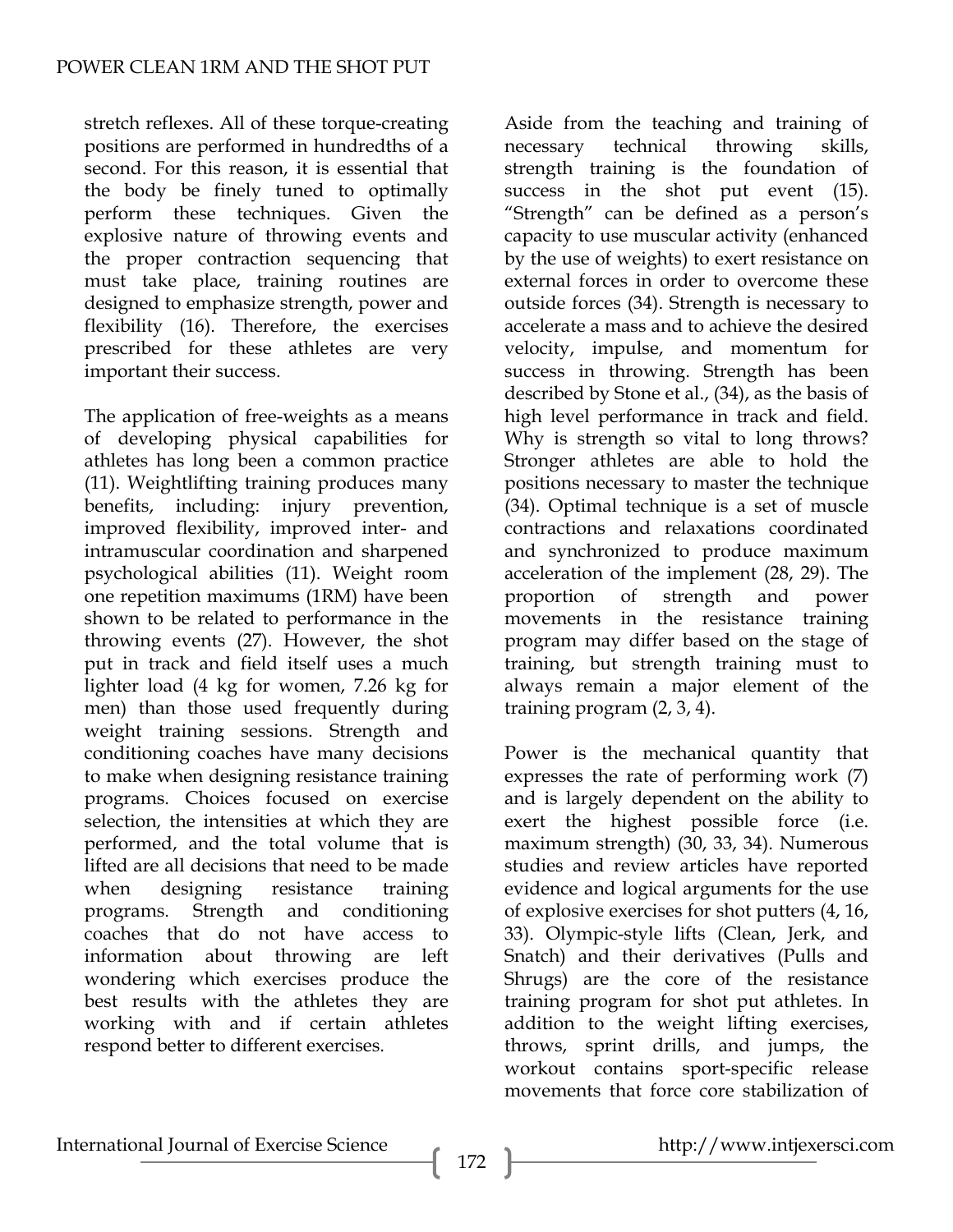high velocity activities (15). Thus, how maximum strength and power are effectively developed are important issues for athletes and coaches.

Having discussed numerous considerations for improvement in the shot put throw, it is important that coaches prioritize training stimuli. In order for coaches to properly emphasize the key components to training a shot putter, it is also imperative that the coaches understand which variables are most essential to shot putting success. The purpose of this pilot study was to examine the quadratic nature of the relationship between the strength and throwing distance in the shot put.

## **METHODS**

### *Participants*

The institutional review board at Ball State University approved this investigation. The 24 male (mean=22.2, *s*=2.2 years) and 29 female (mean=22.5, *s*=2.8 years) athletes had a mean personal best performance of 16.93, *s*=2.45 meters for the men and 15.24, *s*=2.85 meters for the women. Of the 53 shot putters participating in the investigation, the majority utilized the glidetechnique  $(60.4\%)$  (n = 32) and a smaller number utilized the rotational (spin) technique  $(39.6\%)$  (n = 21). Characteristics for the participants can be seen in Table 1. It should be noted that based upon the reported personal bests, the athletes who volunteered were all NCAA Division I athletes or elite competitors and many were all conference performers or national qualifiers. Participants were also chosen based upon their coach being either a Level II coaching education instructor or Level III certified coach by USA Track and Field. This was selected as an inclusion criterion

in order to limit in some fashion the differences in technical instruction received by the athlete. Given the exploratory nature of this study, it was necessary to set parameters to enhance consistency in assessment. All 53 participants gave consent and were selected to be part of the present investigation.

| Table 1: Participant Characteristics (Mean $\pm s$ ) |                    |                    |
|------------------------------------------------------|--------------------|--------------------|
|                                                      |                    | Female             |
| Variable                                             | Male $(n=24)$      | $(n=29)$           |
| Age                                                  | $20.4 \pm 1.1$ yrs | $20.2 \pm 1.6$ yrs |
| Height                                               | $1.87\pm0.06m$     | $1.76 \pm 0.08$ m  |
| Weight                                               | 123.2±10.8kg       | 95.5±16.3kg        |
| <b>Bench Press</b>                                   |                    |                    |
| 1RM                                                  | 177.0±34.1kg       | 97.0±22.2kg        |
| Squat 1RM                                            | 255.2±49.2kg       | 153.9±40.8kg       |
| Power Clean                                          |                    |                    |
| 1RM                                                  | 139.2±22.6kg       | 96.1±25.2kg        |
| <b>Shot Put SB</b>                                   | 16.93±2.45m        | 15.24 ±2.84m       |

## *Procedures*

**Experimental design:** A survey instrument was developed to collect data regarding national level collegiate shot putters in the United States. The 24 males and 29 females athletes had a mean personal best performance equivalent to the mark needed to qualify for the NCAA division I outdoor nationals preliminary round. The sample included several national qualifiers, two national champions in shot put and three Olympians. Trends in the relationship between 1RM power clean and personal best in the shot put for male and female athletes were assessed via general linear model polynomial contrast analysis, and subsequent polynomial regression.

After giving consent, the coach of each athlete was asked to report via a datasheet the age, height and weight for each athlete, as well as their personal record in the shot put event and their weight room 1RM for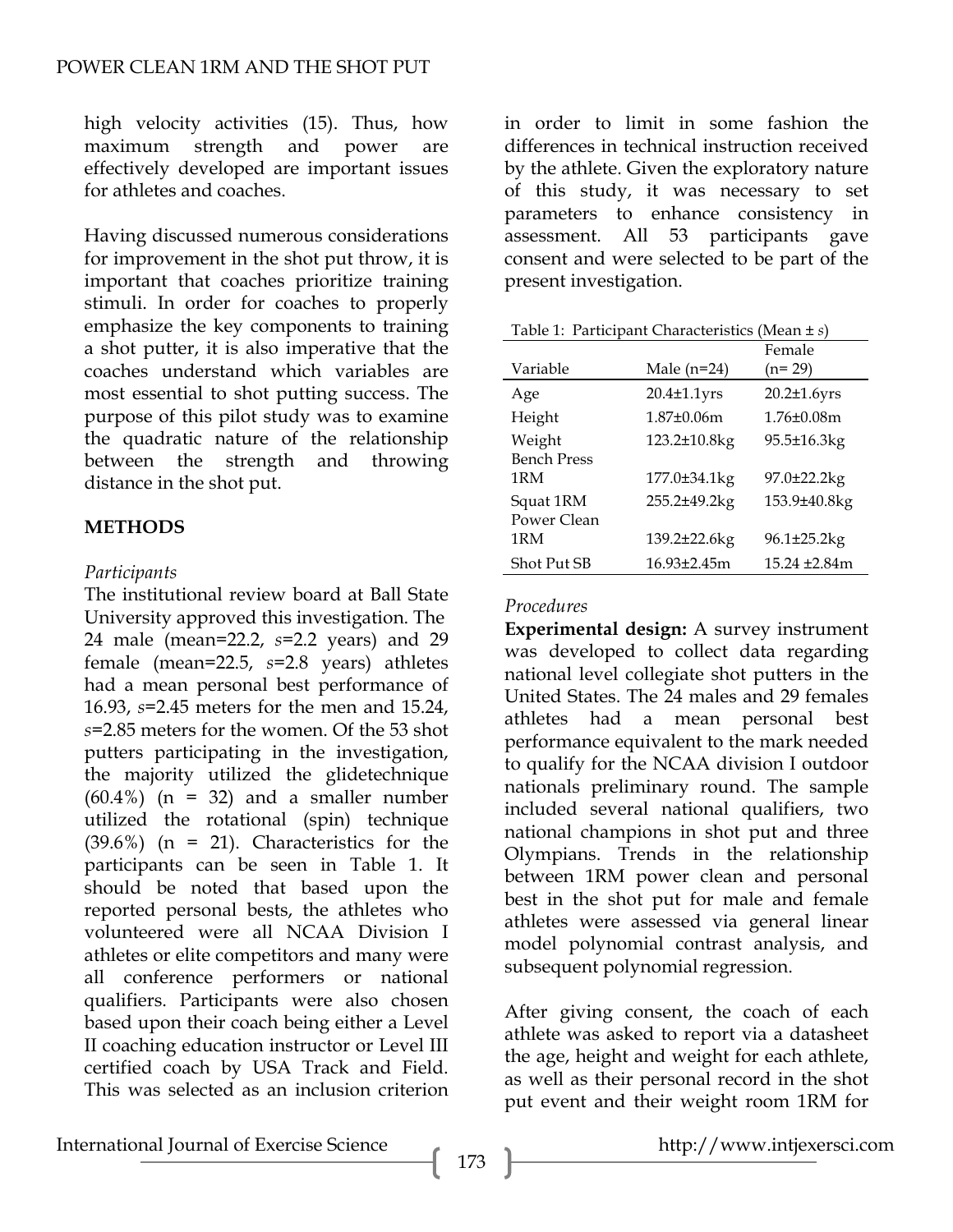bench press, power clean and squat exercises (Table 1). Following the coaches' report, the data for each athlete was entered into a spreadsheet program and the data report sheets were destroyed in order to maintain athlete confidentiality.

#### *Statistical Analysis*

Variables of interest were entered into a linear multiple regression model to predict shot put personal record. Trends in the relationship between 1RM power clean and personal best in the shot put for male and female athletes were assessed via general linear model polynomial contrast analysis, and subsequent polynomial regression. Variables entered into the model were based upon previous work and included gender and power clean 1RM. Gender was included in the model to account for differences in male and female athletes (weight of the implement, strength levels, etc.). A modern statistical software package was used to perform the analysis (SPSS version 17.0) and statistical significance was set *a priori* at alpha<0.05.

#### **RESULTS**

General linear model analysis revealed both significant omnibus tests of the models (male likelihood ratio  $\chi$ 2 = 56.716, p≤0.001, female likelihood ratio χ2 = 102.516, p≤0.001) and significant linear and quadratic trends in the data for male and female shot put athletes when comparing 1RM power clean to personal best distance (male: Wald  $\chi$  2 = 179.937, p ≤0.001 linear, Wald  $\chi$  2 = 8.598, p=0.003 quadratic; female: Wald  $χ$  2 = 738.577, p≤0.001 linear, Wald  $χ$  2 = 134.864, p≤0.001 quadratic). Quadratic regression analysis resulted in strong curve fitting with both male  $(r=0.854, F=28.361,$ p≤0.001, versus r=0.828 linear regression) and female (r=0.935, F=86.616, p≤0.001, versus r=0.896 linear regression) athletes data.

Regression model for male participants yielded the following equation:

PB = -0.0008411676818853924PwrCl2 + 0.3284949945786421PwrCl – 12.08001098449343

Regression model for female participants yielded the following equation:

PB = -0.001045453485274876PwrCl2 + 0.2850773155884497PwrCl – 1.706062763795432

Where PB is personal best in meters, and PwrCl is one repetition power clean maximum in kilograms for males (Figure 1) and females (Figure 2).





Figure 1. Scatterplot for Personal Best Throw (m) in the shot put by 1RM Power Clean (kg) for male participants. Dashed line represents quadratic regression, solid line represents linear regression (linear: p≤0.001, quadratic: p=0.003).

**Comparison by technique:** Chi-square analyses were utilized to determine if there

International Journal of Exercise Science http://www.intjexersci.com http://www.intjexersci.com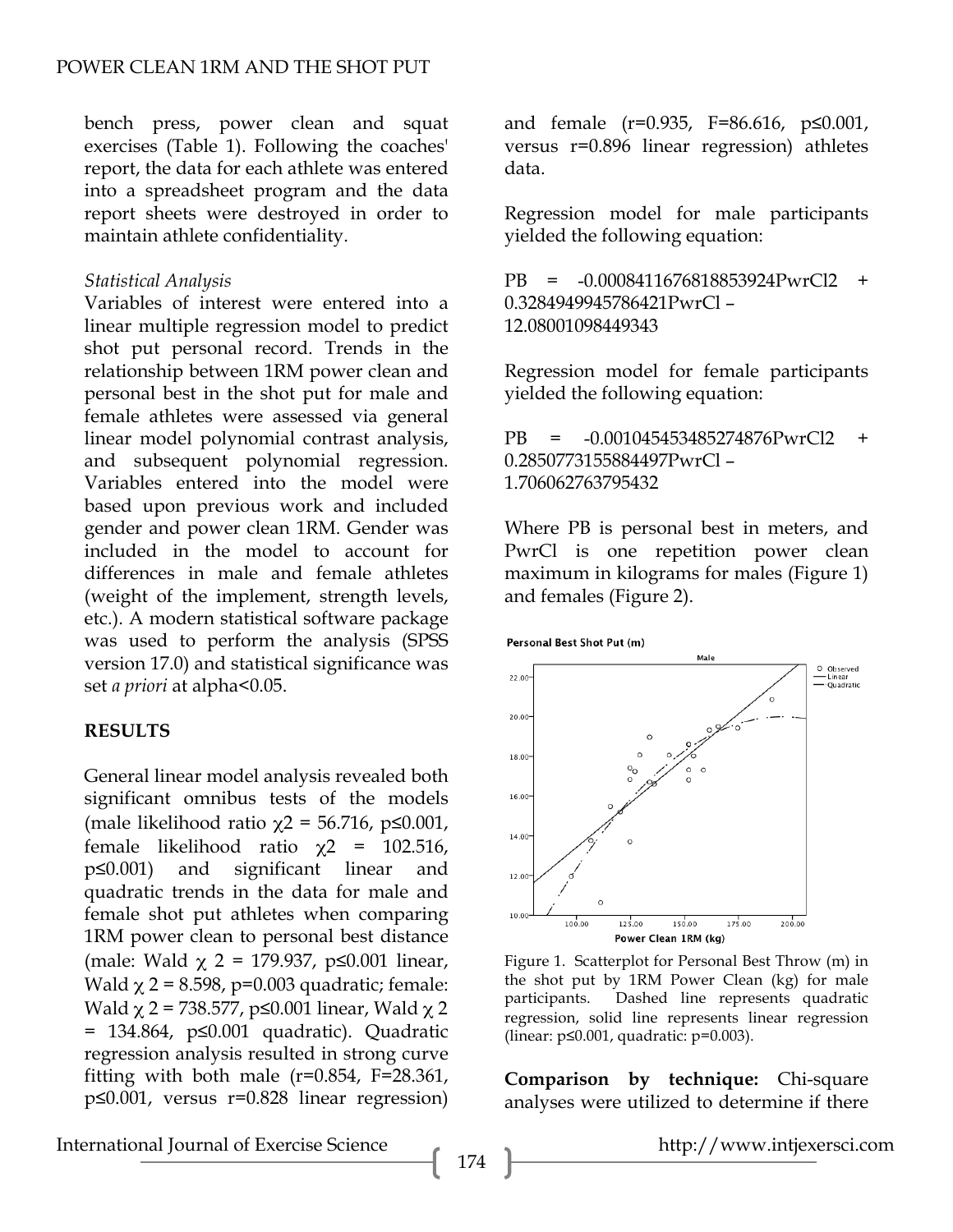was a difference in the 1RM power clean of glide vs. rotational (spin) shot putters. The analyses revealed no significant difference  $(p > .05)$  between the 1RM power clean of the athletes utilizing the glide technique  $(60.4\%)$  (n = 32) and spin technique (39.6%)  $(n = 21)$ . Generally the proportions of the 1RM power clean were comparable with similar distributions.

Personal Best Shot Put (m)



Figure 2. Scatterplot for Personal Best Throw (m) in the shot put by 1RM Power Clean (kg) for female participants. Dashed line represents quadratic regression, solid line represents linear regression (linear: p≤0.001, quadratic: p≤0.001).

#### **DISCUSSION**

The following results warrant more attention from professionals in the field of strength and conditioning. It should be noted that the average season's best performance among the male and female participants would have qualified for the preliminary rounds of the NCAA Division I outdoor track and field championships this past season, and among the group there were a number of NCAA outdoor national qualifiers. The group of shot putters examined was therefore composed of very highly skilled athletes. This was in addition to the inclusion criteria that the coach of the athletes had to either possess a USATF level 3 or Master Coach distinction, this further attests to the likelihood that these athletes had well-developed and consistent technique, making for a good sample from which to draw conclusions about the relationships of preseason strength to competitive season performance. The preseason strength numbers were chosen for comparison because during the competitive season the vast majority of coaches of the shot put switch focus to the development of event specific strength and technique and are no longer devoting as much practice time to the development of absolute strength. This study does demonstrate that high strength levels are necessary in order to attain a level of performance that is necessary to be among the best of collegiate athletes. The mean kilograms lifted for all three lifts for both male and female athletes was very high and in all cases still well above the body weight of the athletes, which is impressive given the mass of the athletes in question.

Though it has long been known that strength is a necessary component of the performance in track and field throwing events (1, 19, 24, 36) it is not well understood what the relationships of the individual lifts are to competitive season performance. In discussions with college coaches, one can find that there is a lack of consistent thought about which of the three lifts, the bench press, back squat or power clean, is the most important for the shot put event. Most sources of training information for coaches suggest that all three lifts need to be covered within a training plan for a shot put athlete (15, 16, 18, 31).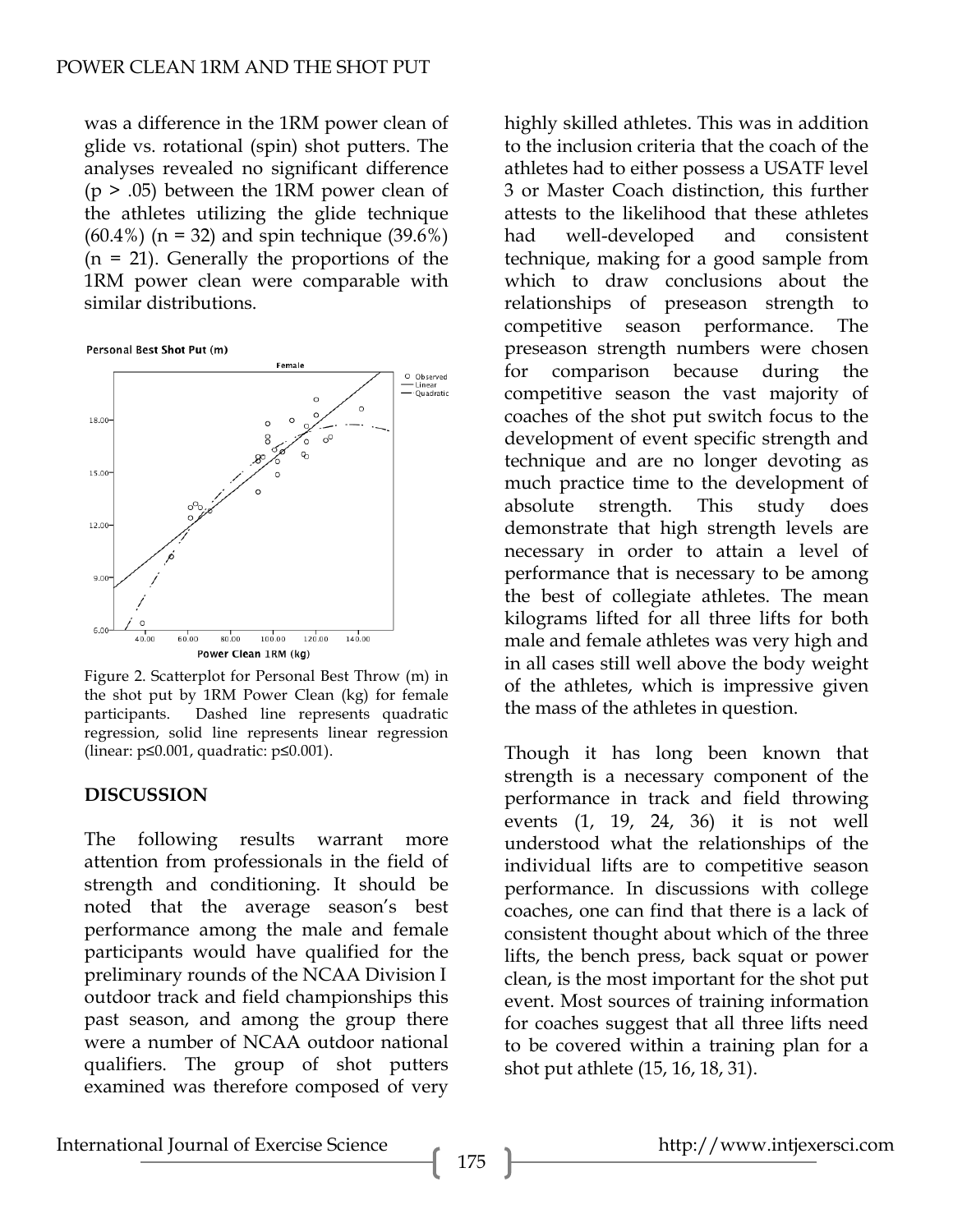General linear model analysis revealed both significant omnibus tests of the model and significant linear and quadratic trends in the data for male and female shot put athletes when comparing 1RM power clean to personal best distance. Based upon the results of the present investigation it is apparent that the power clean is closely related to elite performance in the shot put. Terzis, Georgiadis, Vassiliadou, and Manta (35) examined a group of shot putters and concluded that performance in the shot put was directly related to the strength and muscle fiber composition of the triceps brachii. However, this study was conducted on a relatively small sample and did not take into account the impact that lower body strength and power had on the performance of the athletes in question. In a later study, Terzis et al. (36) found a positive correlation between shot put performance and the 1RM squat and 1RM bench press. The present investigation appears to support those findings, but based upon a larger sampling of athletes, strength in both the lower and upper body is critical to performance in the shot put, and that the ability to overcome a heavy resistance during a complex lift such as the power clean may be the most predictive of success in the shot put event. But keep in mind that strength numbers can be misleading or misrepresented. As shown in the quadratic regression, there may be a leveling off effect towards the outer ranges of 1RM performance in the power clean whereby greater levels of strength are not related to large changes in shot put performance. The quadratic graphs suggests that while power development in shot putters is important and related to performance, the attainment of everincreasing levels of strength may not be necessary to perform at very high levels.

Various studies and review articles have reported data and logical arguments for the use of explosive exercises for throwers (2, 15, 18, 19, 33). Olympic-style lifts (Clean, Jerk, and Snatch) and their derivatives (Pulls and Shrugs) are the core of resistance training programs of strength/power athletes (14, 33). Garhammer (10) reported that snatch and clean and jerk exhibit much greater velocities compared with squat and dead lift. Numerous investigations (13, 14, 32, 37) have examined the effects of training with weightlifting exercises on the performance of speed and power events. Stone et al., (32), reported that 14 weeks training with weightlifting exercises enhanced jump performance significantly. Hoffman et al. (13) compared the effects of 15 weeks of weightlifting (i.e. snatch) exercises versus power lifting (strength) exercises (i.e. squat, bench press, and dead lift) on jumping and sprinting performance, and reported that weight lifting exercises were more effective in improving jumping performance. Tricoli et al. (37) reported that the weightlifting group showed greater improvement in jumping and sprinting performance as compared with a vertical jump-training group after an eight-week training intervention. Hori et al. (14) reported the training of the weightlifting exercises such as the hang power clean may be effective to improve the athlete's capability of power, and subsequently athletic performance which requires high power for skills such as jumping and sprinting. The results of these studies support the importance of including explosive lifts in the training program of athletes in speed and power events like the shot put. Research has shown maximum strength and peak power have moderate to high correlations (32). But Hori et al. (14)

International Journal of Exercise Science http://www.intjexersci.com http://www.intjexersci.com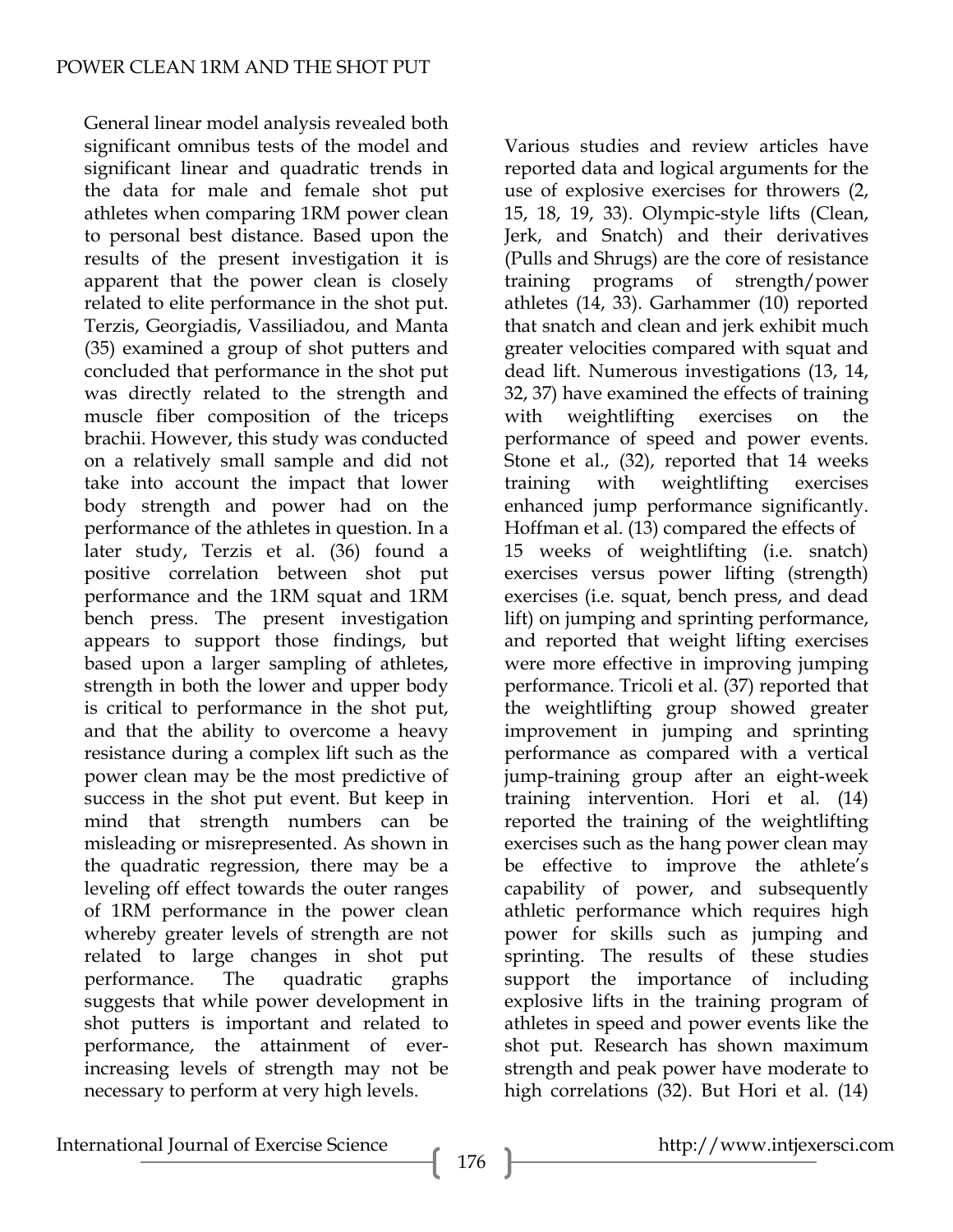recommends that coaches take a holistic approach to training, which includes skill practice in addition to development of maximum strength and power.

Beyond physical characteristics, distinct motor abilities may also help to answer the questions of training emphasis. There has also been discussion that success in the rotational technique in the shot put may rely more on biomechanical advantages rather than on the strength of the athlete (20). There are inherent differences between the two different styles of shot putting (21), which extend to the creation of a great amount of pre-stretch in the musculature of the upper body in the rotational technique prior to the delivery of the implement (12). If greater prestretch is created in successful rotational shot putters then these muscles may react with higher force production, allowing athletes with lower levels of strength to deliver the shot put more effectively at the end of the movement. This may in part explain why a higher ratio of absolute strength in the bench press lift to personal best distance was reported among glide athletes by Judge, Bellar, McAtee, and Judge (17). Presumably, if development in the spin technique was more dependent on skill, beginners would likely perform better with the glide technique. Research on this very subject is inconclusive. Suggestions from practitioners indicate that the most important characteristics to be successful in the glide technique are size (both height and weight) and strength (5, 8, 15, 18, 23). Similarly it has been suggested that athletes using the spin technique possess good balance, coordination, flexibility and speed (25, 26, 38).

As the knowledge base for training strategies continues to evolve, coaches must adapt their practices to ensure their athletes are being properly prepared for training and competition. Ignoring the benefits of weight lifting exercises like the power clean clearly puts the shot putter at a competitive disadvantage. Detractors suggest a much simpler training (bodyweight resistance & machines) approach is sufficient to obtain the necessary benefits without the danger of more complex efforts (9). The reasons for this disconnect between current research and practice is unclear, but coaches are creatures of habit and often become entrenched in traditional dogmatic practices (22). As Newton and Jenkins suggest, the reluctance to teach explosive exercises may be associated with the amount of time needed to master the technical intricacies of the snatch, clean, and jerk. This opposition may also reflect the challenge of acquiring adequate coaching of the lifts. Explosive exercises like the power clean can be easily administered by a strength and conditioning professional as required throughout a season according to the periodized training plan. Without concrete goals and objectives planning resistance training workouts becomes misguided and the plan will lack controls over training outputs.

Through the study of sport science, researchers have established a better understanding of how the human body reacts to different training stimuli (6). Olympic-style lifts (Clean, Jerk, and Snatch) and their derivatives (Pulls and Shrugs) are now the core of the resistance training program in many sports. It can be suggested to coaches of the shot put event that the power clean exercise be incorporated into the training plan of the athletes. The importance of the power in the power clean lift to performance among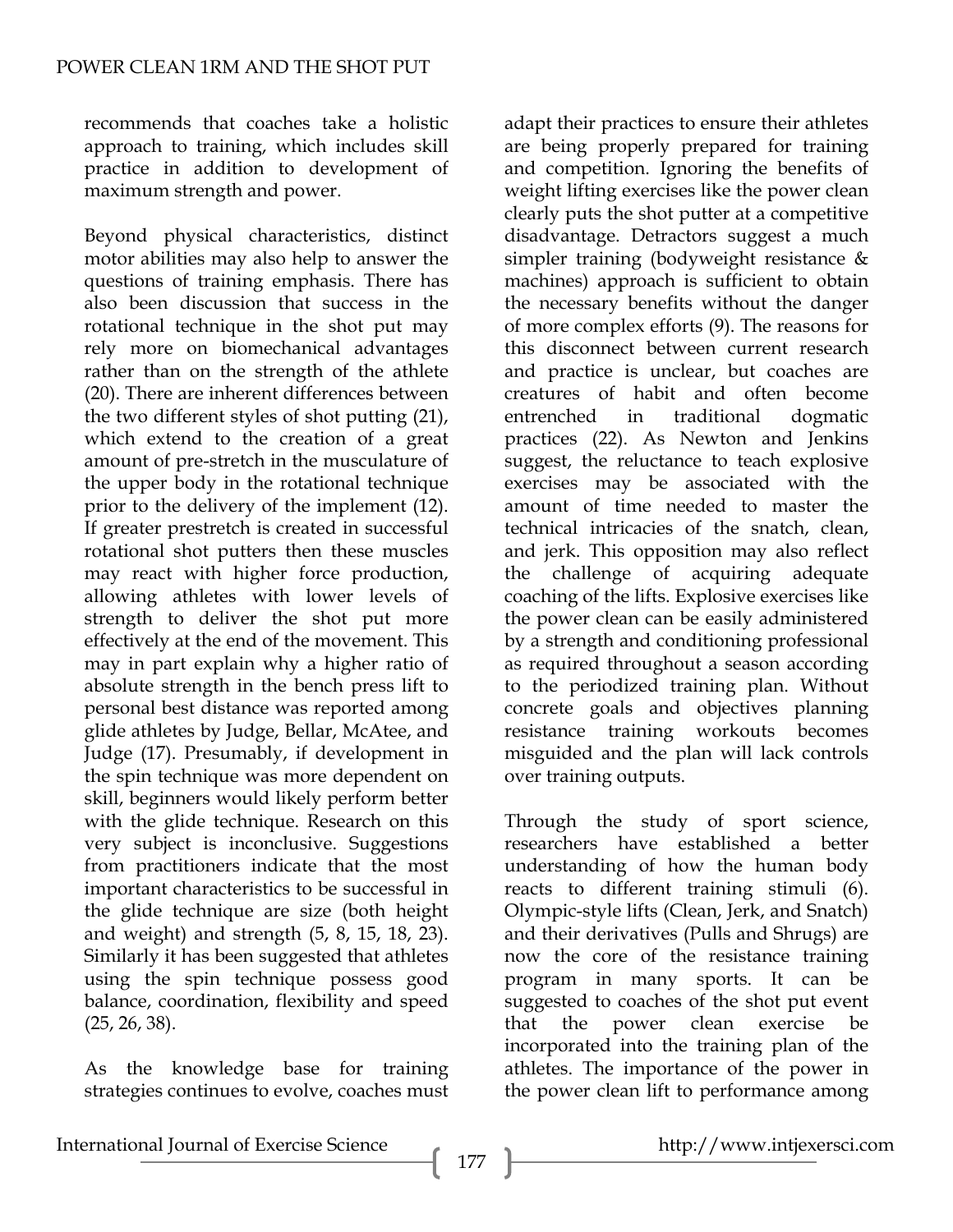collegiate and elite shot putters should be considered by coaches and tested on a regular basis. However, practitioners should be advised that with athletes of considerable ability in the power clean attainment of greater levels of strength in this lift may not be related to changes in shot put performance.

#### **REFERENCES**

1. Anton M, Ivan C. Probele de control la for cu haltera prognozaperformanei la arunctori. (Romanian). Palestrica of the Third Millennium Civilization & Sport 10: 90- 95, 2009.

2. Bartonietz K, Barclay L, Gathercole D. Characteristics of top performances in the women's hammer throw: Basics and technique of the world's best athletes. New Studies in Athletics 12: 101-109, 1997.

3. Bompa TO. Theory and Methodology of Training: The Key to Athletic Performance, Second Ed. Dubuque, IA: Kendall/Hunt Publishing, 1994. 4. Bondarchuk A. Long Term Training for Throwers. Brisbane, Sydney: Australian Track and Field Coaches Association/Rothmans Foundation, 1994.

5. Bosen KO. A comparative study between the conventional and rotational techniques of shot put. Track & Field Quarterly Review 85: 7-11, 1985.

6. Craig BW, Judge LW. The basics of resistance training program design: Where do I start! Strength Cond J 31(6): 75-77, 2009.

7. Enoka R. Neuromechanical Basis of Kinesiology, (2nd Ed.). Champaign, IL: Human Kinetics, 1994.

8. Egger J-P, Kuhl L, Paprawski B, Taylor P, Wirth A, Etcheverry SG, Lopez V. NSA Round Table - Shot Put. New Studies in Athletics 9: 19-37, 1994.

9. Gambetta V. Athletic Development, Champaign, IL: Human Kinetics, 2007.

10. Garhammer J. Power production by Olympic weightlifters. Med Sci Sports Exerc 12: 54- 60, 1980.

11. Garhammer J. Free weight equipment for the development of athletic strength and power, National Strength Cond J 3(6): 24-26, 1982.

12. Harasin D, Milanovi D, oh M. 3d kinematics of the swing arm in the second doublesupport phase of rotational shot put - elite vs sub-elite athletes. Kinesiology 42: 169-174, 2010.

13. Hoffman JR, Cooper J, Wendell M, Kang J. Comparison of Olympic vs. traditional power lifting training programmes in football players. J Strength Cond Res 18: 129–135, 2004.

14. Hori N, Newton R, Andrews W, Kawamori N, McGuigan M, Nosaka K. Does performance of hang power clean differentiate performance of jumping, sprinting, and changing of direction? J Strength Cond Res 22: 412–418, 2009.

15. Judge LW. Developing speed strength: in-season training program for the collegiate thrower. Strength Cond 29(5): 42-54, 2007.

16. Judge LW. The Complete Track and Field Coaches' Guide to Conditioning for the Throwing Events. Monterey, CA: Coaches Choice Publishing, 2008.

17. Judge LW, Bellar D, McAtee G, Judge M. Predictors of personal best performance in the hammer throw for U.S. collegiate throwers. Int J of Performance Analysis Sport 10: 54- 65, 2010.

18. Judge LW, Young M. The Shot Put Handbook. Monterey, CA: Coaches Choice Publishing, 2011.

19. Kryiazis T A, Terzis G, Boudolos K, Georgiadis G. Muscular power, neuromuscular activation, and performance in shot put athletes at preseason and at competition period. J Strength Cond Res 23: 1773- 1779, 2009.

20. Lemke S, Hellier K, Supko R, Murphy S. Roundtable: Rotational versus glide technique in the shot put. Track Coach 165: 5270-5275, 2003.

21. Luhtanen P, Blomqvist M, Vanttinen T. A comparison of two elite shot putters using the rotational shot put technique. New Studies in Athletics 12(4): 25-33, 1997.